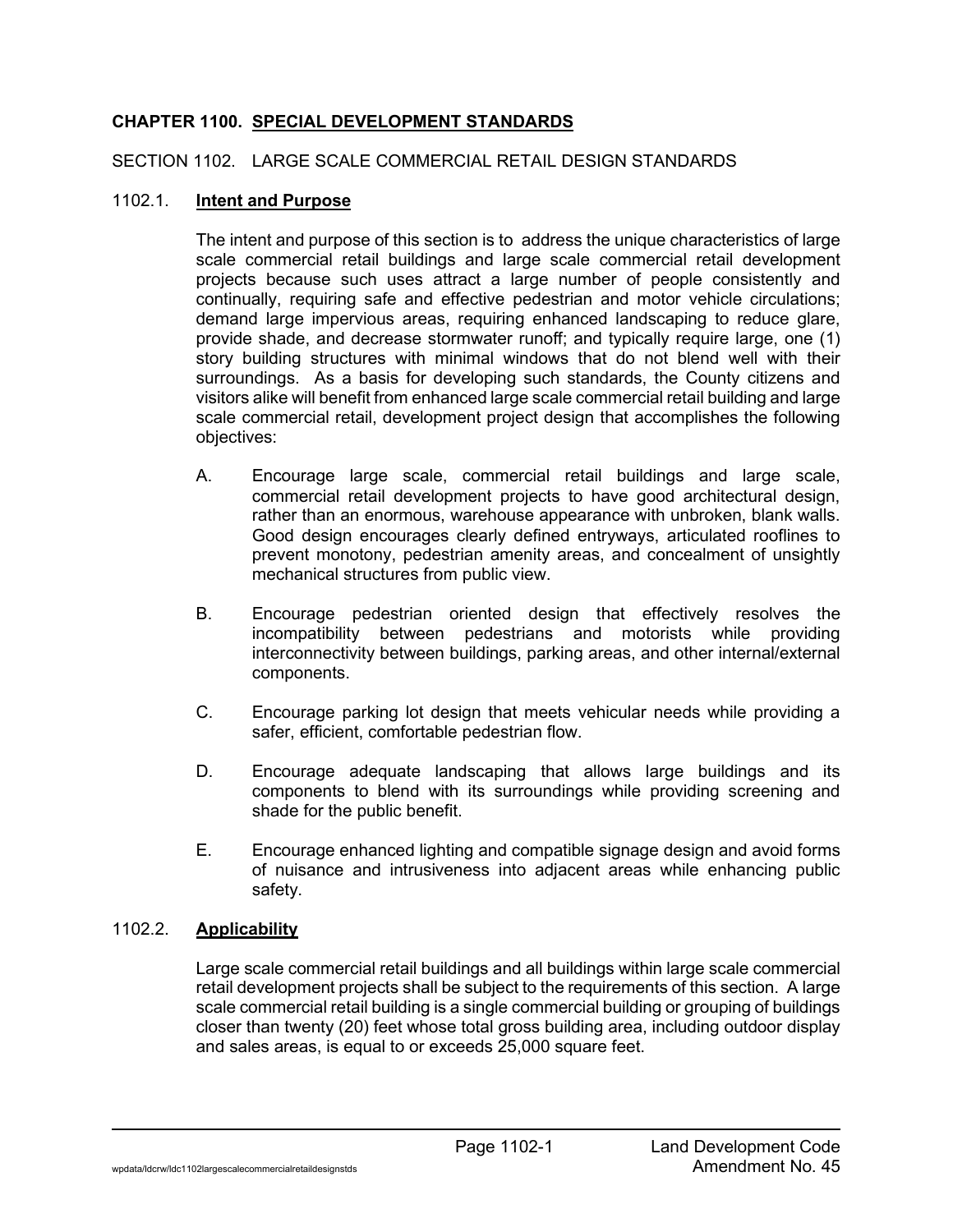In the event the site is exempt from the site aspects of this section, the architectural renderings and a signage plan shall be submitted to the County Administrator or designee for review and approval prior to submittal of the applicable Building Permit.

### 1102.3. **Exemptions**

The following shall be exempt from this section:

- A. Large scale commercial retail buildings where, on or before May 11, 2004, either final construction site plan approval was obtained from the County or the County's written technical review comments pertaining to the construction site plan review were transmitted to the applicant, shall be exempt from Subsections 1102.4.D, F, G, and H.
- B. Large scale commercial retail buildings where a completed Building Permit Application was received by the County on or before May 11, 2004, shall be exempt from this section.
- C. Large scale commercial retail development projects, where the large scale commercial building is partially exempt from this section pursuant to Subsection 1102.3.A, shall be exempt from Subsections 1102.4.D, F, G, and H of this section.
- D. Large scale commercial retail development projects, where two (2) or more Building Permits were issued by the County on or before May 11, 2004, or where one (1) Building Permit was issued and one (1) Building Permit was applied for on or before May 11, 2004, shall be exempt from this section.

### 1102.4. **Additional Design Standards**

In addition to all other applicable requirements of this Code, the following additional design standards shall be required for all large scale commercial retail buildings and all buildings within large scale commercial retail development projects:

- A. Facades. Facades containing the service area may be uninterrupted. No uninterrupted and no unadorned length of any other portion of the facade shall exceed 100 linear feet. Interruptions of such continuous lengths of the facades shall include wall plane projections, recesses, and/or offsets of not less than five (5) feet in offset and twenty (20) feet in length. Architectural features used to adorn facades shall include one (1) or more of the following: projecting ribs, pilasters, columns, canopies/porticos, arcades, and colonnades.
	- 1. Multiple Stores Within a Single Building. The intent and purpose of this subsection is to provide good architectural design, details, and clearly defined entryways rather than unbroken, blank walls.

Where the large scale commercial retail building contains multiple stores with separate exterior customer entrances, the street-level facade containing the customer entrances shall provide fenestration,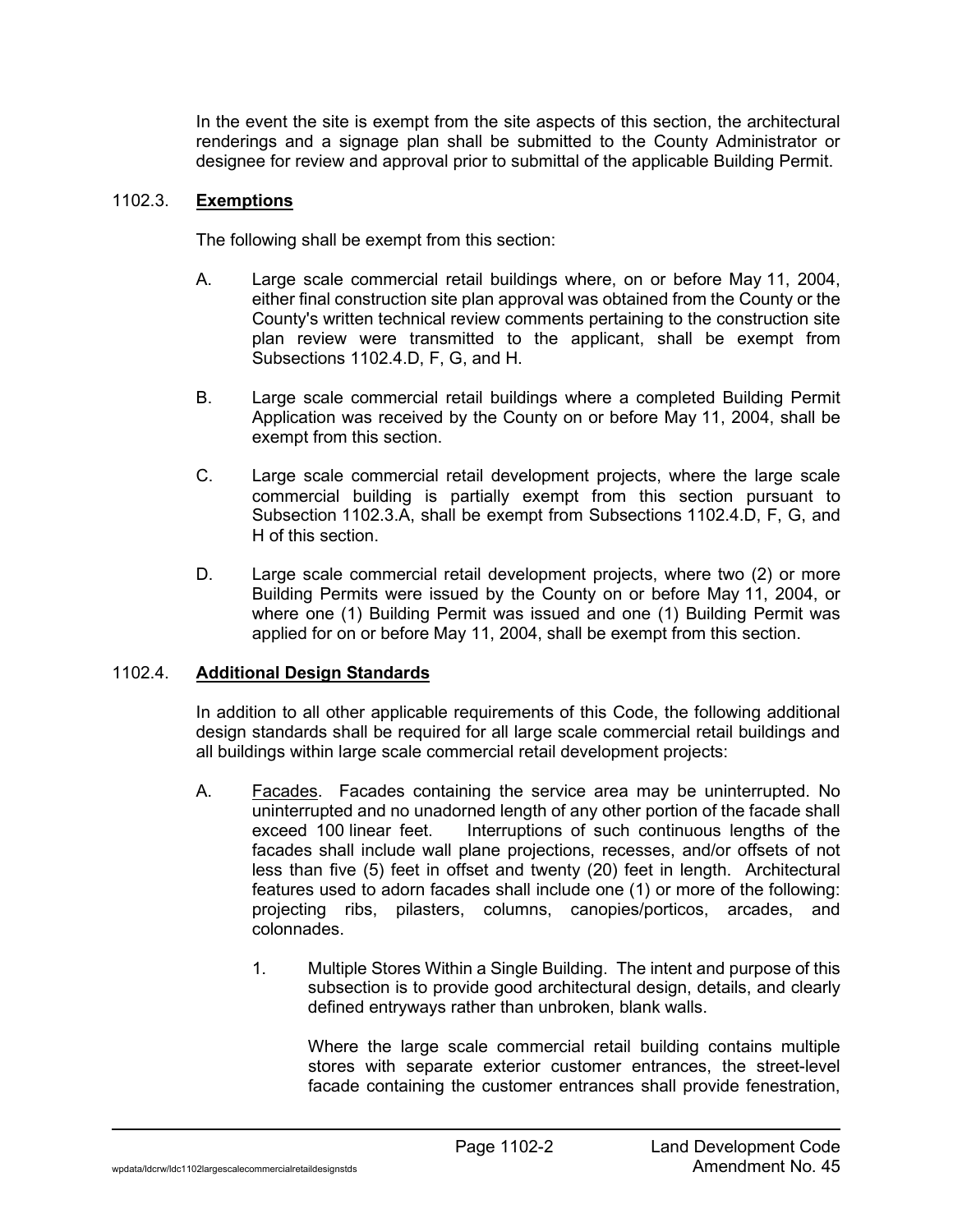such as windows between the height of a minimum of three (3) feet and eight (8) feet above the walkway grade for no less than sixty (60) percent of the horizontal length of the building facade of each store.

Alternative standards meeting or exceeding the intent and purpose of this subsection and this Code may be approved by the County Administrator or designee.

- 2. Detail Features. All facades shall include features at intervals of no more than thirty (30) feet either horizontally or vertically. Such features shall include windows, awnings associated with windows or doors, ornamental and structural details that are integrated into the building structure, arches or arched or curvilinear forms, color changes, banding, texture changes or material module changes, and/or surface modeling changes, such as reveals or ribs of no less than twelve (12) inches in width.
- B. Materials. Predominant, exterior, building material shall include architectural or split-face block, brick, glass, wood, stucco, artificial stucco, stone, or concrete with an architectural finish.
- C. Entryways. Facades with customer entrances shall be clearly defined and include at least two (2) of the following features: canopies/porticos; overhangs; recesses/projections; arcades; raised, above-the-doorway parapets with cornices; peaked roof forms; arches; outdoor patios; display windows; and integrated, architectural details, such as tile work, moldings, or wing walls.
- D. Service Area. The service area is the area designated for the loading and unloading of goods and refuse collection and shall be buffered from rights-ofway and the upland areas of lesser intensity zoned areas by a masonry wall a minimum of eight (8) feet in height and extending the entire length of the applicable service area. A landscaped area six (6) feet in width containing evergreen plants a minimum of six (6) feet in height and spaced no more than six (6) feet apart shall be provided along the exterior of the wall.

This provision shall not apply to service areas that face a nonupland area or an existing wall; or adjoining property zoned for an equal or greater intensity; and provided that the adjoining property's existing building facade(s) facing the proposed large scale commercial retail buildings or large scale commercial retail development project's building(s) also incorporate service area(s).

- E. Roofs. The intent and purpose of this subsection is to conceal flat rooflines and unsightly mechanical structures from public view. Flat roof lengths longer than 100 feet shall be concealed or addressed utilizing at least one (1) of the following options:
	- 1. Effective concealment of flat rooflines; rooftop equipment; and heating, ventilating, and air-conditioning units from view by adjacent land uses of lesser intensity and rights-of-way shall be accomplished by constructing a parapet. The parapet design shall be a minimum of three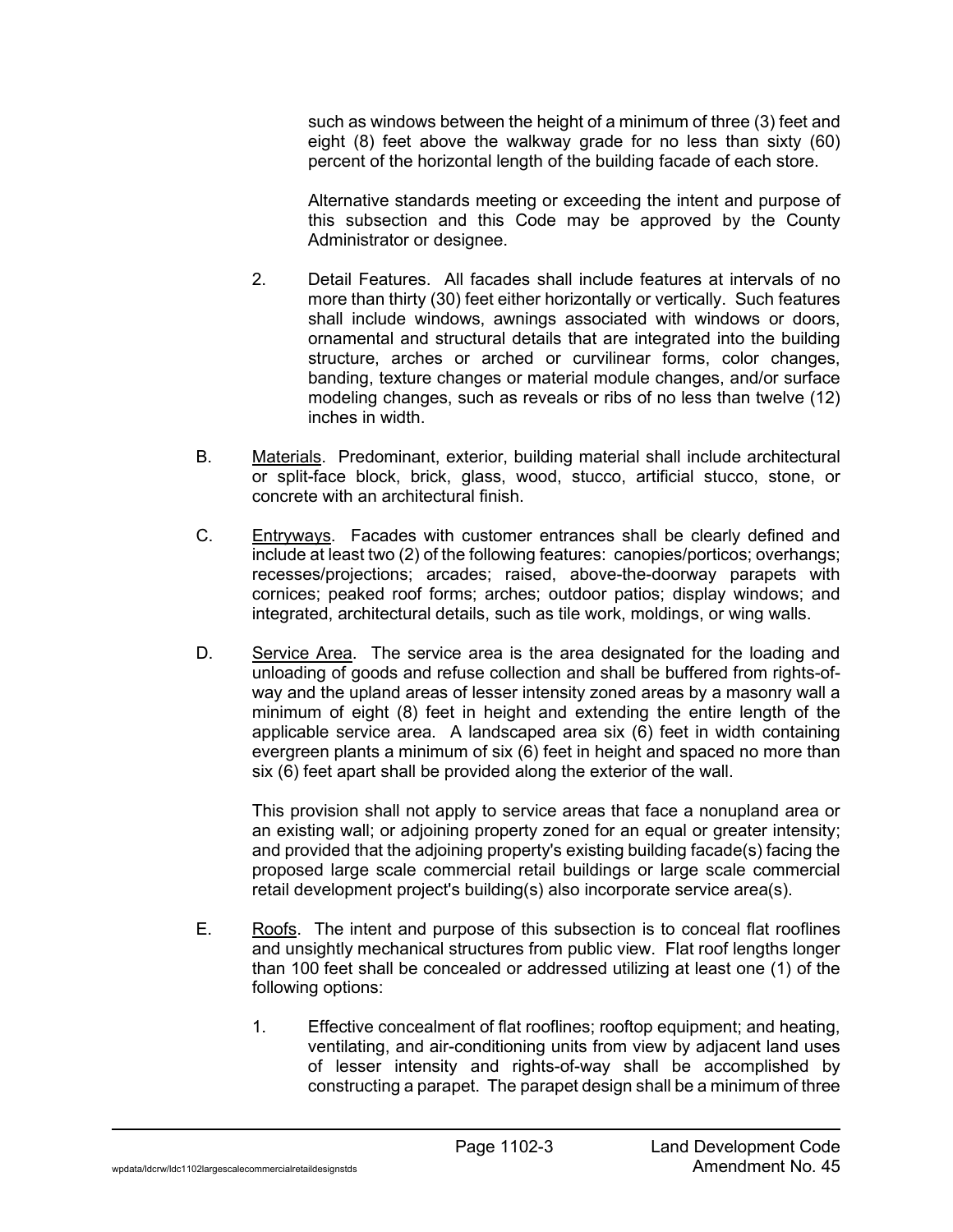(3) feet in height and shall incorporate a three (3) dimensional cornice treatment. Alternative designs, such as varying the parapet height for a minimum linear distance of 100 feet and a minimum vertical height of two (2) feet, shall be subject to approval by the County Administrator or designee as an alternative standard.

- 2. Two (2) or more sloping roof planes that extend a minimum of three (3) feet above the eave.
- F. Pedestrian Circulation. The intent and purpose of this subsection is to provide for pedestrian oriented connectivity among buildings and to pedestrian walkways/bicycle paths and transit stops on adjacent roadways.
	- 1. Sidewalks. Pedestrian connectivity between the building facade and each grouping of parking spaces, any out-parcel buildings, and transit stops shall be clearly provided and indicated through the use of landscaped areas and sidewalks.
		- a. A sidewalk leading from each building parking area to each customer entrance is required for all large scale commercial retail buildings 75,000 square feet and larger. For multiple store buildings with separate exterior customer entrances for each store a sidewalk leading from the building to the parking area is required for stores 75,000 square feet and larger.
		- b. Sidewalks leading from the building shall be a minimum of five (5) feet in width and provide a minimum of three (3) feet of a green/landscaped area containing shade trees a maximum of thirty (30) feet on center and/or alternative cover, and landscaped sitting areas between each edge of the sidewalk and the vehicle use area. The said green/landscaped areas required on either side of the remote sidewalk may be combined on one (1) side of the said sidewalk for a minimum of a six (6) foot wide green/landscaped area.
		- c. Along each facade with a customer entrance, there shall be a sidewalk with an unobstructed walkway area a minimum of five (5) feet wide along the full length of the facade.
		- d. For multiple store buildings, all facades with multiple, exterior, customer entrances shall include a sidewalk a minimum of eight (8) feet wide connecting all entryways, and at least sixty (60) percent of the said facade with multiple, exterior, customer entrances shall include a canopy, arcade, or other architectural and functional overhang that extends from the facade to a minimum of five (5) feet over the sidewalk.

For standalone, single store buildings, a covered canopy shall be provided from the entryways to the edge of the sidewalks connecting to the remote parking area.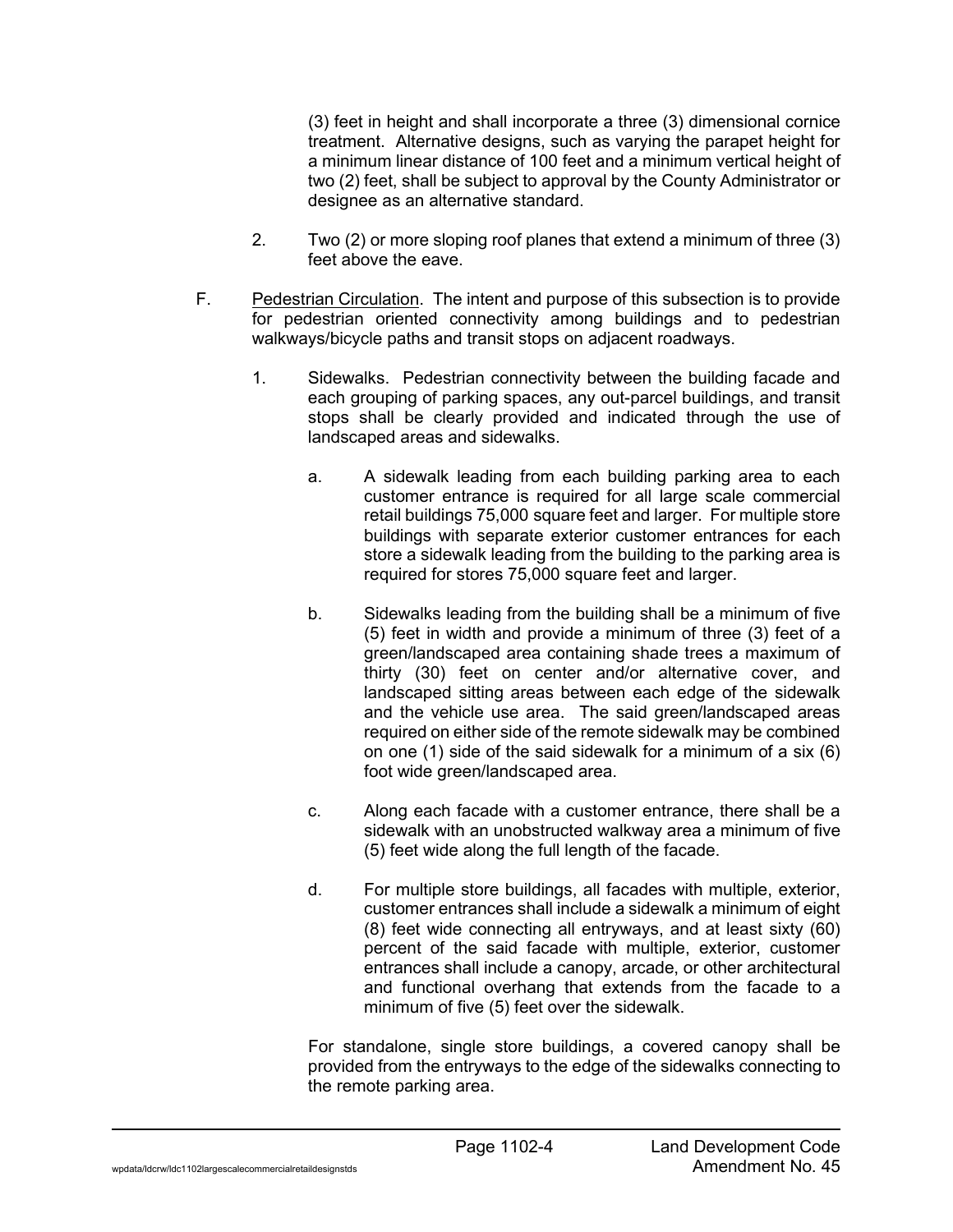- e. Alternative standards for these pedestrian circulation requirements that meet or exceed the intent and purpose of this subsection and this Code may be approved by the County Administrator or designee.
- 2. Pedestrian Amenity Area. A pedestrian amenity area, including landscaped sitting areas with design components, such as covered seating elements and/or other elements in shaded areas, shall be located adjacent to the building. At least one (1) pedestrian amenity area shall be required for large scale commercial retail buildings. For projects with a total gross building area equal to or in excess of 100,000 square feet, a pedestrian amenity area shall be provided for each customer entrance. The pedestrian amenity areas shall be placed in areas which have the highest pedestrian traffic.
- G. Parking Areas. Parking lots and access aisleways shall be designed utilizing the following standards:
	- 1. Parking Lot Design. The intent and purpose of this subsection is to provide parking lot design which breaks up vast expanses of pavement by creating clearly defined groupings of parking spaces while providing for vehicular needs and safe, efficient, comfortable, pedestrian flow. Vast unbroken parking lots are prohibited.
		- a. Parking areas shall be designed so that no more than 100 spaces (150 spaces for uses that require 501 or more parking spaces) of the total required spaces are part of a clearly defined grouping of spaces. Such groups shall be broken into individual areas and/or clearly separated by landscaped or geographic features and/or by design components of the proposed building(s). The design of these separators shall consider pedestrian movements, conflict points with vehicles, site distance and angles, security site lighting, and safety within the parking lot area. Separations shall be no less than eight (8) feet in width at any point.
		- b. The parking lot shall be designed with traffic calming features along the fire lanes fronting the building facades. Parking lots shall be designed to reduce vehicle movement along the fire lane. Design features may include cross driveways, ninety (90) degree parking space design, and consideration of site-access points.
		- c. For projects 75,000 square feet and larger, at least ten (10) percent of the required parking spaces shall be placed in the side areas of the proposed development project.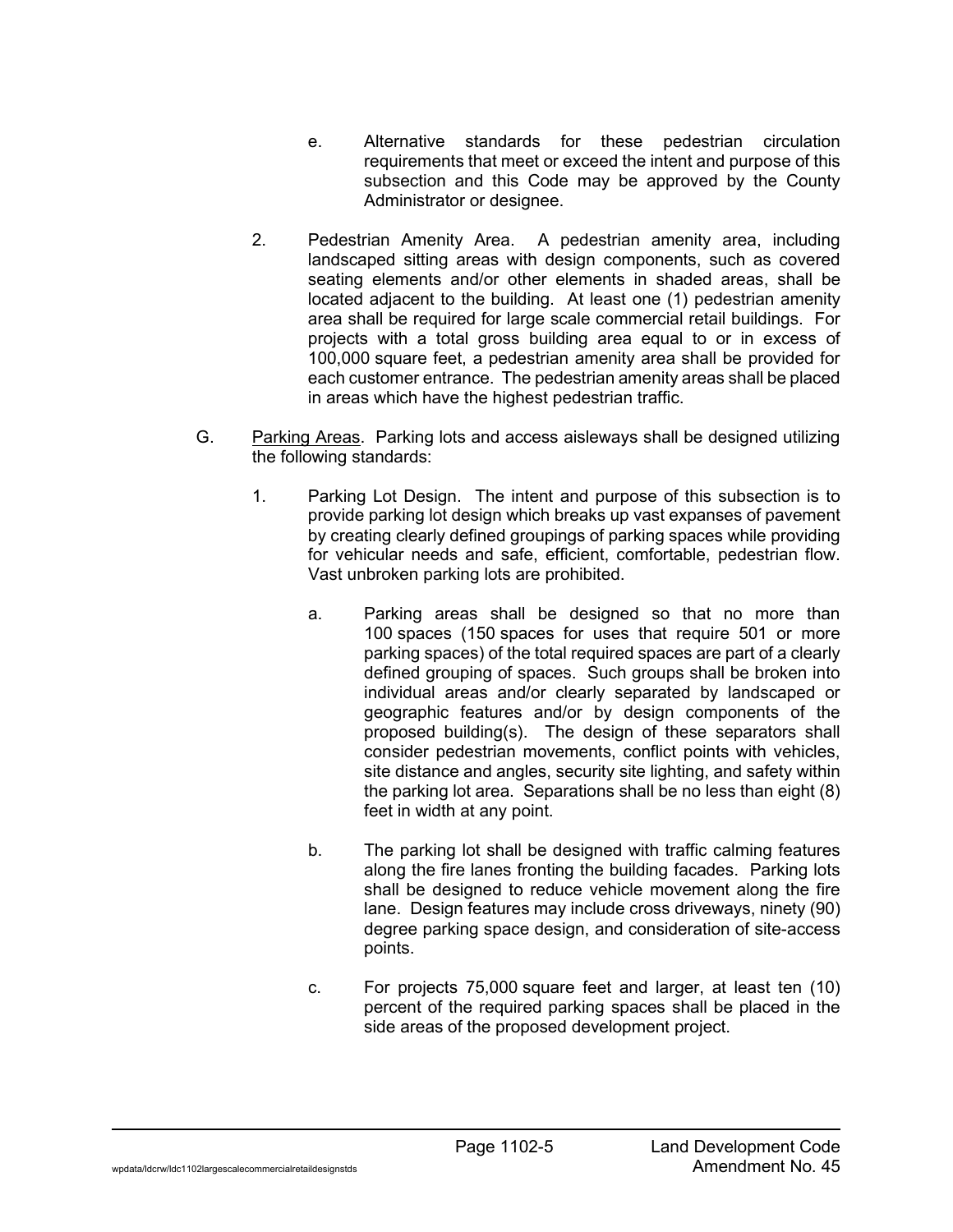- d. For out-parcels, no more than twenty (20) percent of the parking, shall be located between the building and the adjacent right-of-way.
- e. Alternative standards for these parking lot design requirements that meet or exceed the intent and purpose of this subsection and this Code may be approved.
- 2. Parking Spaces. The required number of parking spaces shall be determined by this Code, Section 907.1. A minimum of ten (10) percent of the parking area shall be pervious parking. Pervious parking areas shall be constructed of permeable pavement or turf pavement like "turf block," "turf stone," and *SF-Rima* or grass, or some other pervious material. If grass parking is proposed, the parking shall be designed and constructed with a structural support; i.e., geo-grid, geo-block, etc. The areas designated for pervious parking shall be maintained. The areas designated for pervious parking shall be located throughout the parking lot area in conjunction with Best Management Practices for an integrated stormwater management system. The pervious parking does not count towards meeting the requirements of this Code, Section 905.2.
- H. Landscaping. The following landscaping standards shall be incorporated into the design of all large scale commercial retail buildings and large scale commercial retail development projects.
	- 1. Building Perimeter. The building perimeter landscaping required below may be credited toward meeting the requirements of the building perimeter landscaping subsection of this Code, Section 905.2. However, in order to meet the requirements below, those building perimeter requirements may have to be exceeded.
		- a. Facade with Customer Entrance. The intent and purpose of this subsection is to require facades with customer entrances to have significant landscaping/streetscaping so as to provide visual interest, prevent monotony, break up wall and pavement expanses, and clearly define entryways. Building perimeter landscaping required pursuant to Section 905.2, shall be placed such that a minimum of fifty (50) percent of the facade length has perimeter landscaping. The building perimeter landscaping shall be in landscaped areas, raised planters, or planter boxes that are each a minimum of five (5) feet wide and are at a maximum ten (10) feet from the building, and landscaped with plant clusters of varied species and heights with each cluster containing at least one (1) tree or three (3) palm trees, each a minimum of ten (10) feet in height at the time of planting. Alternative standards for building perimeter landscaping requirements that meet or exceed the intent and purpose of this subsection and this Code may be approved.